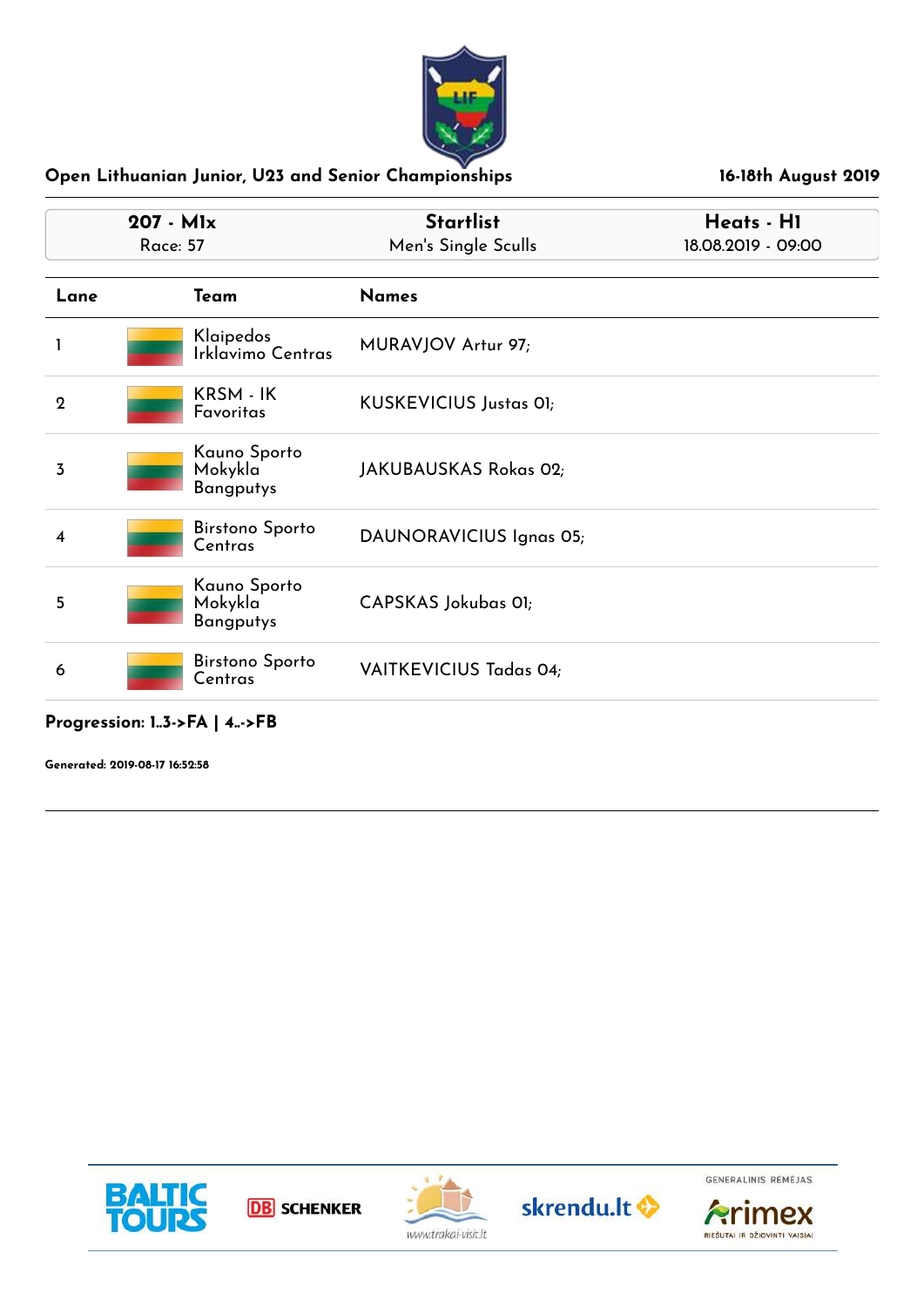

| $207 - Mlx$<br>Race: 58 |                                                | <b>Startlist</b><br>Men's Single Sculls | Heats - H2<br>18.08.2019 - 09:06 |
|-------------------------|------------------------------------------------|-----------------------------------------|----------------------------------|
| Lane                    | Team                                           | <b>Names</b>                            |                                  |
| $\mathbf 2$             | <b>Fairlop Rowing</b><br>$\sim$ $\sim$<br>Club | SVETIKAS Tadas 86;                      |                                  |
| 3                       | Kupiskio KKSC                                  | <b>LAURINAVICIUS Simonas 05;</b>        |                                  |
| 4                       | Kauno Sporto<br>Mokykla<br><b>Bangputys</b>    | DZIAUGYS Martynas 86;                   |                                  |
| 5                       | <b>VMSC Glorija</b>                            | MATUSEVICIUS Augustinas OI;             |                                  |
| 6                       | <b>Birstono Sporto</b><br>Centras              | <b>CERNEVICIUS Matas 05;</b>            |                                  |

# **Progression: 1..3->FA | 4..->FB**

**Generated: 2019-08-17 16:52:58**







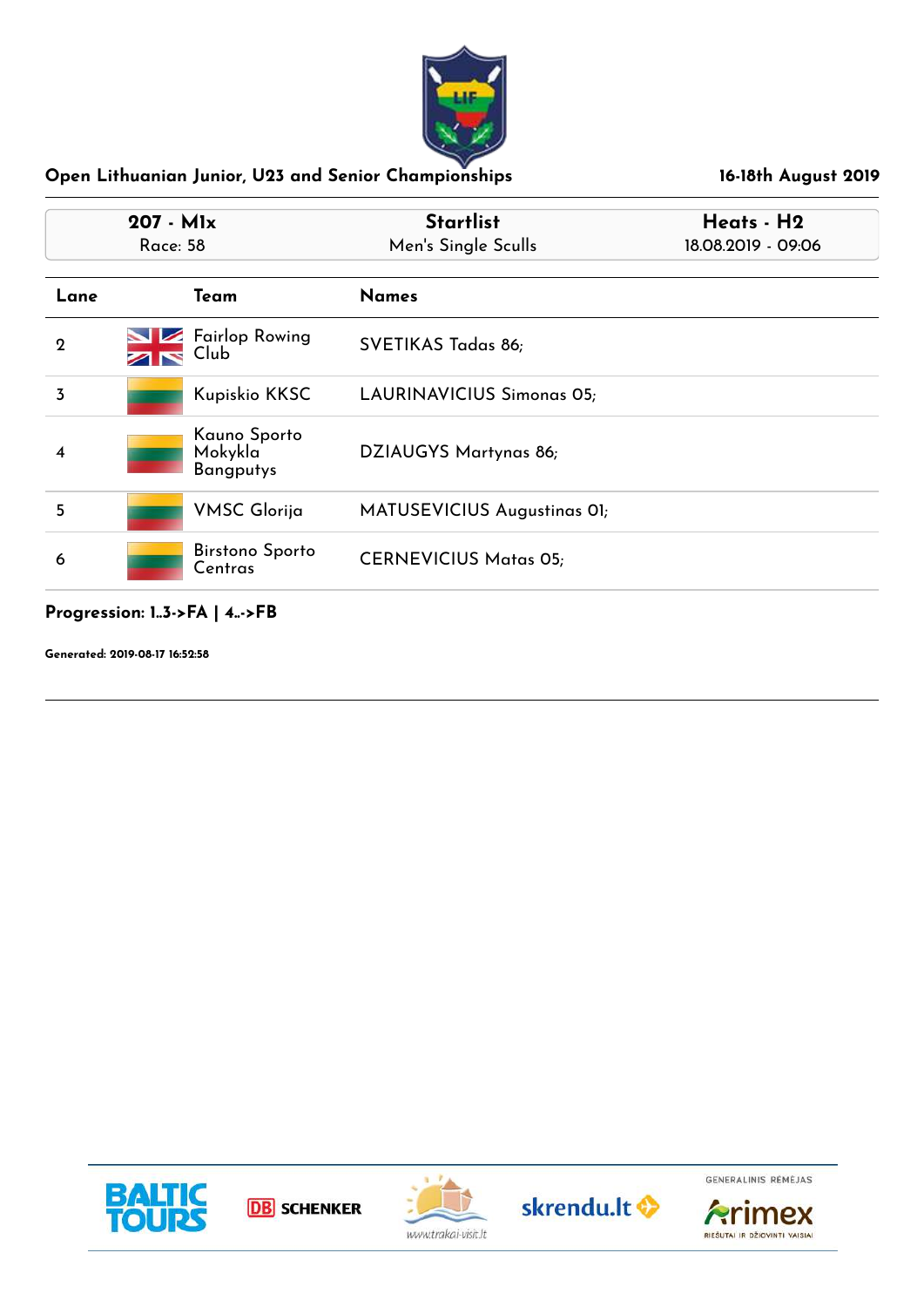

| $310 - BM2x$<br>Race: 59 |                                             | <b>Startlist</b><br>Men's Double Sculls | Heats - H1<br>18.08.2019 - 09:45                 |  |
|--------------------------|---------------------------------------------|-----------------------------------------|--------------------------------------------------|--|
|                          |                                             |                                         |                                                  |  |
| Lane                     | Team                                        | <b>Names</b>                            |                                                  |  |
|                          | Kupiskio KKSC                               |                                         | <b>BARONAS Nojus 05; RIAUBA Domantas 04;</b>     |  |
| $\mathbf 2$              | Trakai                                      |                                         | <b>BAREIKA Donatas; USCILA Modestas;</b>         |  |
| 3                        | Kauno Sporto<br>Mokykla<br><b>Bangputys</b> |                                         | SKAMAROCIUS Paulius 02; SARKAUSKAS Gediminas 02; |  |
| 4                        | Kauno Sporto<br>Mokykla<br><b>Bangputys</b> | CEPYS Aivaras 03; KATKEVICIUS Matas 03; |                                                  |  |
| 5                        | <b>KRSM-Favoritas-</b><br>VMSC 8+           |                                         | MASANAUSKAS Titas 01; PRUSINSKAS Virgilijus 01;  |  |

## **Progression: 1..3->FA | 4..->FB**

**Generated: 2019-08-17 16:52:58**









**Arimex**